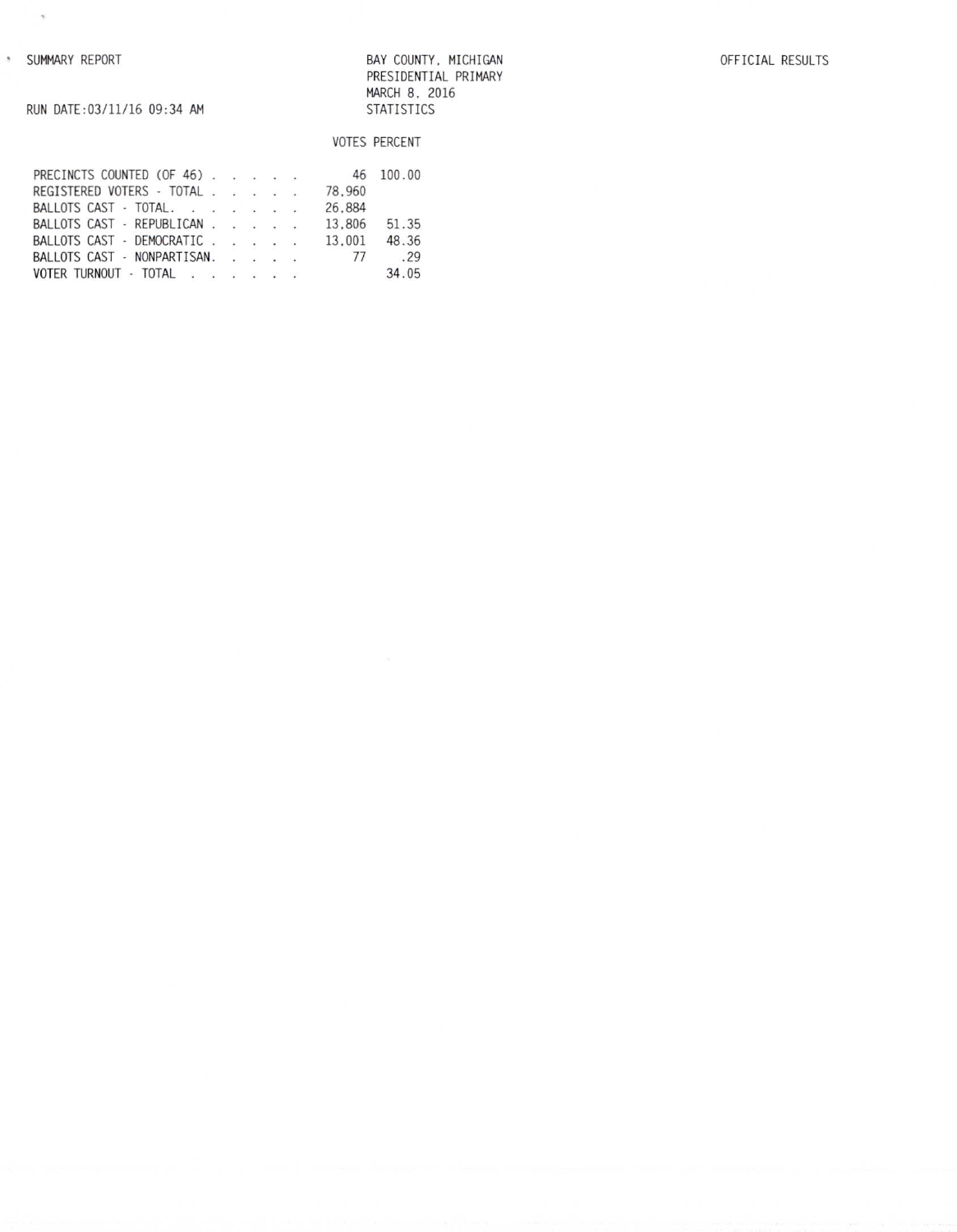$\sim$ 

 $\ddot{\phantom{a}}$ 

BAY COUNTY, MICHIGAN PRESIDENTIAL PRIMARY MARCH 8, 2016 Republican

### OFFICIAL RESULTS

RUN DATE:03/11/16 09:34 AM

# VOTES PERCENT

#### PRESIDENT OF THE UNITED STATES Vote for not more than 1

| Jeb Bush.                                       |  |  |  |        | 127   | .92   |
|-------------------------------------------------|--|--|--|--------|-------|-------|
| Ben Carson                                      |  |  |  |        | 215   | 1.56  |
| Chris Christie.                                 |  |  |  |        | 32    | .23   |
| Ted Cruz.                                       |  |  |  |        | 3.631 | 26.35 |
| Carly Fiorina                                   |  |  |  |        | 13    | .09   |
| Lindsey Graham.                                 |  |  |  |        | 4     | .03   |
| Mike Huckabee                                   |  |  |  |        | 22    | .16   |
| John R. Kasich.                                 |  |  |  |        | 2.304 | 16.72 |
| George Pataki.                                  |  |  |  |        | 6     | .04   |
| Rand Paul                                       |  |  |  |        | 45    | .33   |
| Marco Rubio.                                    |  |  |  |        | 1.248 | 9.06  |
| Rick Santorum                                   |  |  |  |        | 17    | .12   |
| Donald J. Trump                                 |  |  |  |        | 5.738 | 41.64 |
| Uncommitted.<br>the contract of the contract of |  |  |  | $\sim$ | 371   | 2.69  |
| WRITE-IN.<br>$\sim$                             |  |  |  |        | 8     | .06   |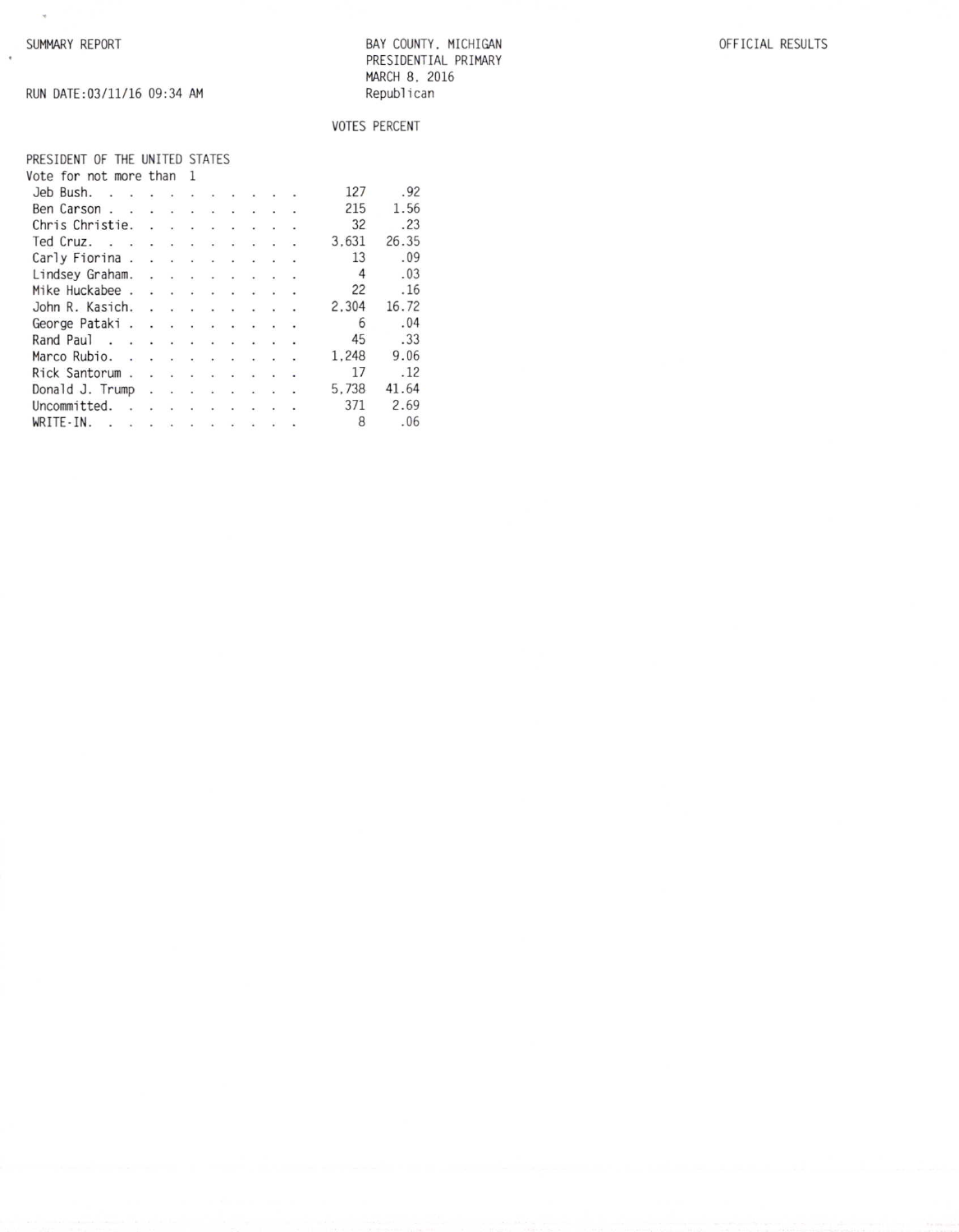$\sim$ 

 $\ddot{\phantom{a}}$ 

BAY COUNTY, MICHIGAN PRESIDENTIAL PRIMARY MARCH 8, 2016 Democratic

# VOTES PERCENT

| PRESIDENT OF THE UNITED STATES |  |  |  |       |       |
|--------------------------------|--|--|--|-------|-------|
| Vote for not more than 1       |  |  |  |       |       |
| Hillary Clinton                |  |  |  | 5.937 | 45.94 |
| Roque Rocky De La Fuente       |  |  |  | 16    | .12   |
| Martin J. O'Malley             |  |  |  | 41    | .32   |
| Bernie Sanders.                |  |  |  | 6.363 | 49.24 |
| Uncommitted. $\ldots$          |  |  |  | 555   | 4.30  |
| WRITE-IN.                      |  |  |  | 10    | .08   |